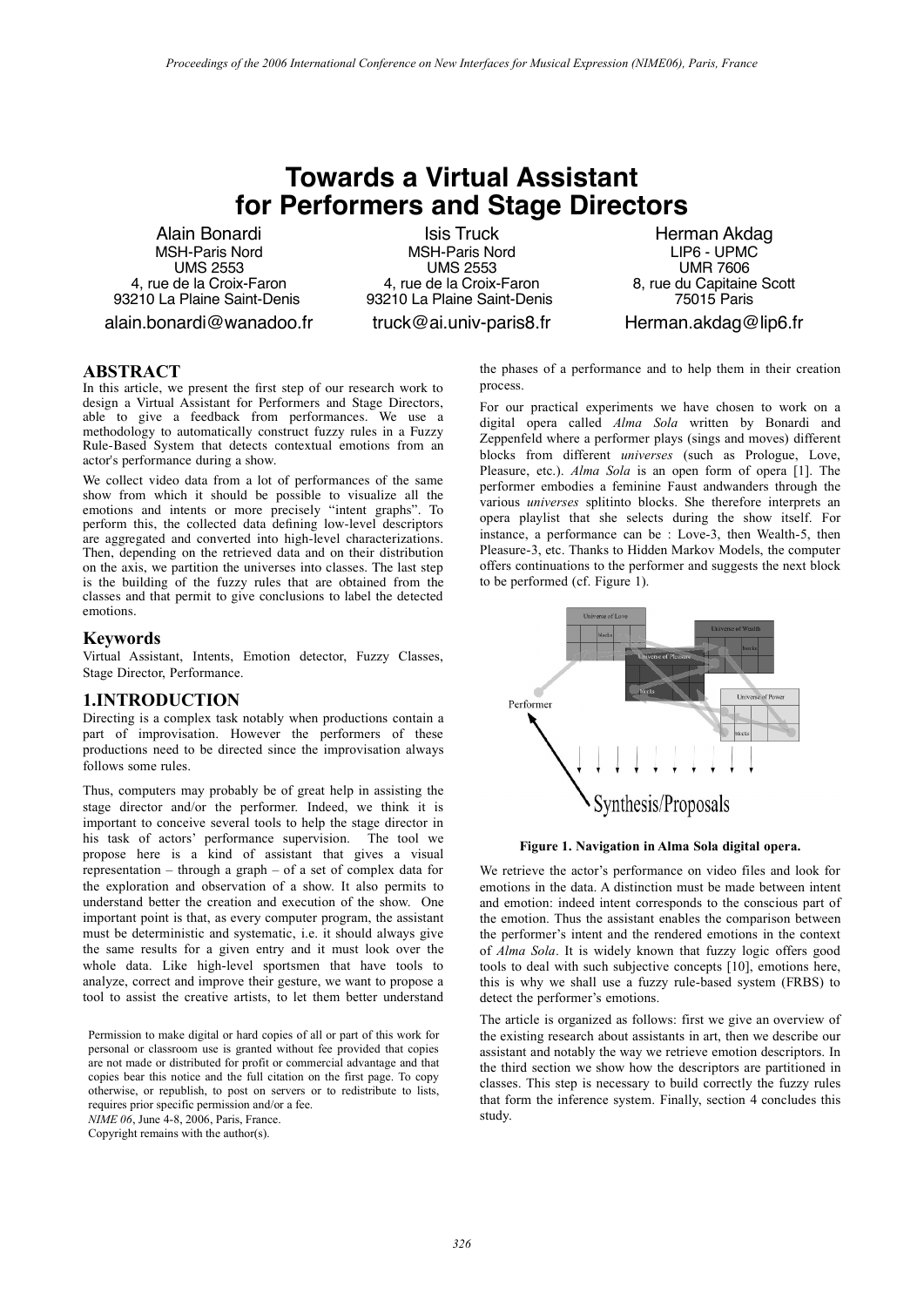# **2.Research about performer's assistants**

In a way, research about performer's assistants has existed for centuries. One immediately thinks of the use of mirrors in dance. At the time when mirrors become common place in Europe (Renaissance), the first treatise about dance is released by Thoinot Arbeau in 1589.

The issues raised are still the same :

- first point, to be able to state an ideal prescription of the performance. This generally starts from scores and notations, which have been developped for centuries in music and dance. They include both implicit (you have to play an F, but the score does not tell how to do it) and explicit (cross hands when playing the piano, for instance) gestures to be achieved. From these structured indications, a dancer or a musician tries to infer some of the author's intentions[5]. His/her representation of the author's intentions become the ideal prescription of the performance.
- second point, to be able to measure a kind of difference between the realized performance and its ideal prescription. For instance, in his approach of "Virtual scores", Manoury has considered [7] in his pieces for solo instrument and live electronics the computation of this difference (*Jupiter* for solo flute and live electronics, 1987, *En Echo* for voice and live electronics, 1991) as a basis to generate electronic sounds.
- third point, which is correlated to the second one, is the approach to measure this difference. The first approach consists in directly measuring various aspects of the performance, using captors in a broad meaning [11]. Various captors are nowadays available: video camera, wireless microphone, ultrasound device, carpet detectors, digital compass, etc. The second approach consists in collecting human appreciations of this difference between the prescription and the realization. Composer Roger Reynolds has for instance imagined psychological testing [9] with listeners for this piece *The Angel of Death*.

From a technical point of view, dedicated software platforms have been developped. Recently, Camurri and his team have developed the first robust platform for the analysis of gestures and consequently of performer's emotions. It is named EyesWeb [3], [6]. It is not based on captors implemented on the performer's body (with heavy batteries and radio transmission), but on video capture with a static shot. It is based on a graphical language that implements many descriptors of gestures: quantity of motion, stability, etc. EyesWeb has become a worldwide standard for performance analysis.

Roughly ten years before, the Ircam institute (and Cycling 74 company) had developed the real-time digital sound analysis and synthesis platform to complete Max software. It is named MSP (Methods for Sound Processing) and is now included in Max software (Max/MSP). This software is a worldwide standard in real-time sound analysis. At the present time the state-of-the-art consists mainly in inferring a few emotional states from the raw data delivered by EyesWeb and/or Max/MSP.

For instance, a project relatively similar to ours is developed by Friberg and his team. They have conceived a real-time algorithm to analyze emotional expression in musical performance and

body movement [4]. In the framework of a game named "Ghost in the cave", the player has to express di•erent emotions using his/her body or his/her voice, and these emotions are the input values of the software. They use EyesWeb to recover body movements and sound descriptors (sound level, instant tempo, articulation, attack rate, high-frequency content). But in this game, there is an immediate feedback, and the player has to move constantly and talk until the software reacts according to his/her wishes. Our aim is not the same, i.e. the assistant adapts to the performer and not the contrary.

# **3.Project Description**

As explained above, we have chosen to work on the interactive opera *Alma Sola* written by A. Bonardi and C. Zeppenfeld. Two dissimilar scenes have been extracted to be used as "sample scenes": they are the chanted Prologue (which is improvised, unwritten) and the Love Universe (which is "strictly written"). The performer (a singer/dancer, here) is filmed by a camera in wide and static shot (cf. figure 2, left) and his/her voice is recorded in a separate file, in order to handle both sources of data separately. The project is centered on two main phases: the acquired scene processing (with the performer) and the sound capture processing. In this article we focus on the first phase, where EyesWeb has been used (through a dedicated patch we have written) to analyze accurately, understand and exploit nonverbal expressive gestures. Several parameters can be extracted from the video file: quantity of motion, stability, motion duration, pause duration in a scene, contraction index and surface of the performer in the image, convex hull of the body silhouette, velocity, acceleration, etc. This patch construction step is not trivial and represents hours of tests with sample videos and it implies a concertation with the stage directors.



**Figure 2. Left, an image taken form the video file; right, the corresponding convex of the body silhouette (performer : Claire Maupetit).**

First of all, the background of the image must be removed using the difference between two frames — in order to keep only the performer's movement, since the camera is static. Next, the parameters can be easily extracted because we are sure they only concern the performer, and not the background. Here is the description of some of the most interesting parameters for our problem (Table 1 shows some of them). The quantity of motion is computed by the number of pixels changing position between two instants (the *white pixels* in figure 2); the convex hull of the body silhouette is the bounding rectangle of the *white pixels* (cf. figure 2); the stability is the ratio of the height of the silhouette's center of gravity on the length of the segment connecting the lower points of the silhouette; the contraction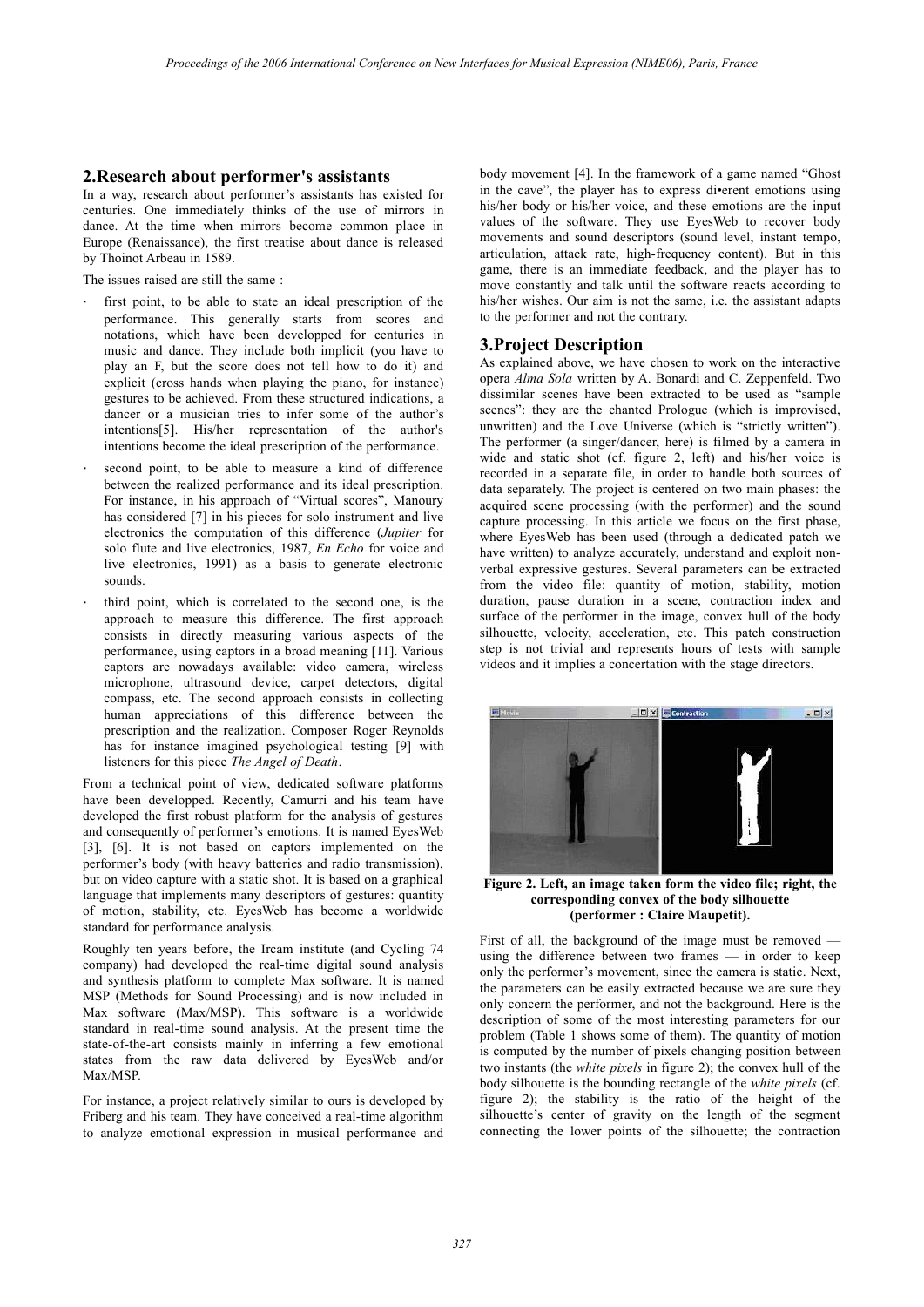index is the ratio of the silhouette's surface over the surface of the convex hull. The stability is an important descriptor since it gives good insight on whether the performer is near the ground or not, i.e. whether the performer puts himself at risk or not. The contraction index is also very useful and reflects whether the performer is effusive or not.

| Descriptor                                                                                        | Interval                                             | Intuitive description                                                                                            |  |  |  |  |  |
|---------------------------------------------------------------------------------------------------|------------------------------------------------------|------------------------------------------------------------------------------------------------------------------|--|--|--|--|--|
| Movement duration                                                                                 | $[0, +\infty)$ in ms                                 |                                                                                                                  |  |  |  |  |  |
| Pause duration                                                                                    | $[0, +\infty]$ in ms                                 |                                                                                                                  |  |  |  |  |  |
| Contraction surface                                                                               | $[0, nb]$ of pixels in the<br>videol                 | Quantity of pixels representing the performer in the image                                                       |  |  |  |  |  |
| Contraction index                                                                                 | [0, 1]                                               | Large: performer's stance is open<br>Medium: performer's stance is normal<br>Small: performer's stance is closed |  |  |  |  |  |
| Contraction matrix coord.                                                                         | $x, y \in [0, \text{nb of pixels}]$<br>in the video  | Performer location in the image                                                                                  |  |  |  |  |  |
| Stability                                                                                         | [0, 2.34]                                            | Low: performer is close to the ground, legs spread<br>High: performer is standing, legs tight                    |  |  |  |  |  |
| [0, 1]<br>0: no movement:<br>Quantity of movement<br>1: all parts of the<br>silhouette have moved |                                                      | Speed of movement and displaced mass                                                                             |  |  |  |  |  |
| Center of gravity                                                                                 | $x, y \in [0, \text{nb of pixels}]$<br>in the videol |                                                                                                                  |  |  |  |  |  |

**Table 1. Descriptor definitions.**

Choosing these parameters judiciously (called video descriptors) allows us to compute various aggregations of each set of values for each descriptor. The chosen aggregators are: partial and general means, standard deviation, covariance, etc. Then, to a meta-level, we characterize and categorize the sequences of each scene thanks to an FRBS. The number of categories used in this opera is five (Sleepy, Angry, Happy, LoveBeliever (could be also called Effusive), LittleEffusive). Figure 3 sums the whole process up. (We capture 25 frames per second, i.e., 25 values per second for each gesture descriptor.)



**Figure 3. Our system components.**

As can be seen in Figure 3, once the descriptors are extracted from the video files, they are aggregated in order to give a description of each emotion we want to recognize. Figure 4 shows graphically the results for the Universe of Love.

The next step is to classify in partitions the aggregation results. For example, when the performer expresses an emotion such as happiness, he/she moves a lot. But this is not always easy to

guess even if the emotions share some general patterns, event in the restricted context of *Alma Sola*.



**in the Universe of Love.**

The fuzzy partitioning allowing the construction of the rules is now described.

## **4.Building the Fuzzy Rules**

Fuzzy partitioning needs to spread the various values taken by the aggregation results suitably. However a simple uniform distribution of the classes on the axis is not appropriate since sometimes small, other times average or in other cases big variations lead to an emotion change, depending on the aggregated vectors. Like Martinez  $\&$  al. in [8], we propose a categorization depending on the data distribution. Five classes are considered: Very Low, Low, Average, High and Very High values (denoted *VL*, *L*, *A*, *H*, *VH*).

**Table 2. Classification for the Universe of Love.**

| Emotions                      |    | Aŋ |    |    | Αs | $A_6$ |    |   |  |
|-------------------------------|----|----|----|----|----|-------|----|---|--|
| LoveBel.                      | Ŀ  |    | L  | IJ |    | IJ    | Ь  |   |  |
| Sleepy                        |    | u  | Ħ  |    |    |       | Ħ  | ı |  |
| Angry                         |    |    |    |    |    |       |    |   |  |
| Happy                         | IJ |    | L  |    |    |       | IJ |   |  |
| $\ldots$ ittle $\mathrm{Eff}$ |    |    | IJ |    |    |       |    |   |  |

In the software we propose (see section 5), we also offer the possibility to use L-R fuzzy numbers exclusively (cf. figure 5) or L-R fuzzy intervals exclusively.



**Figure 5. The L-R fuzzy numbers used in the software.**